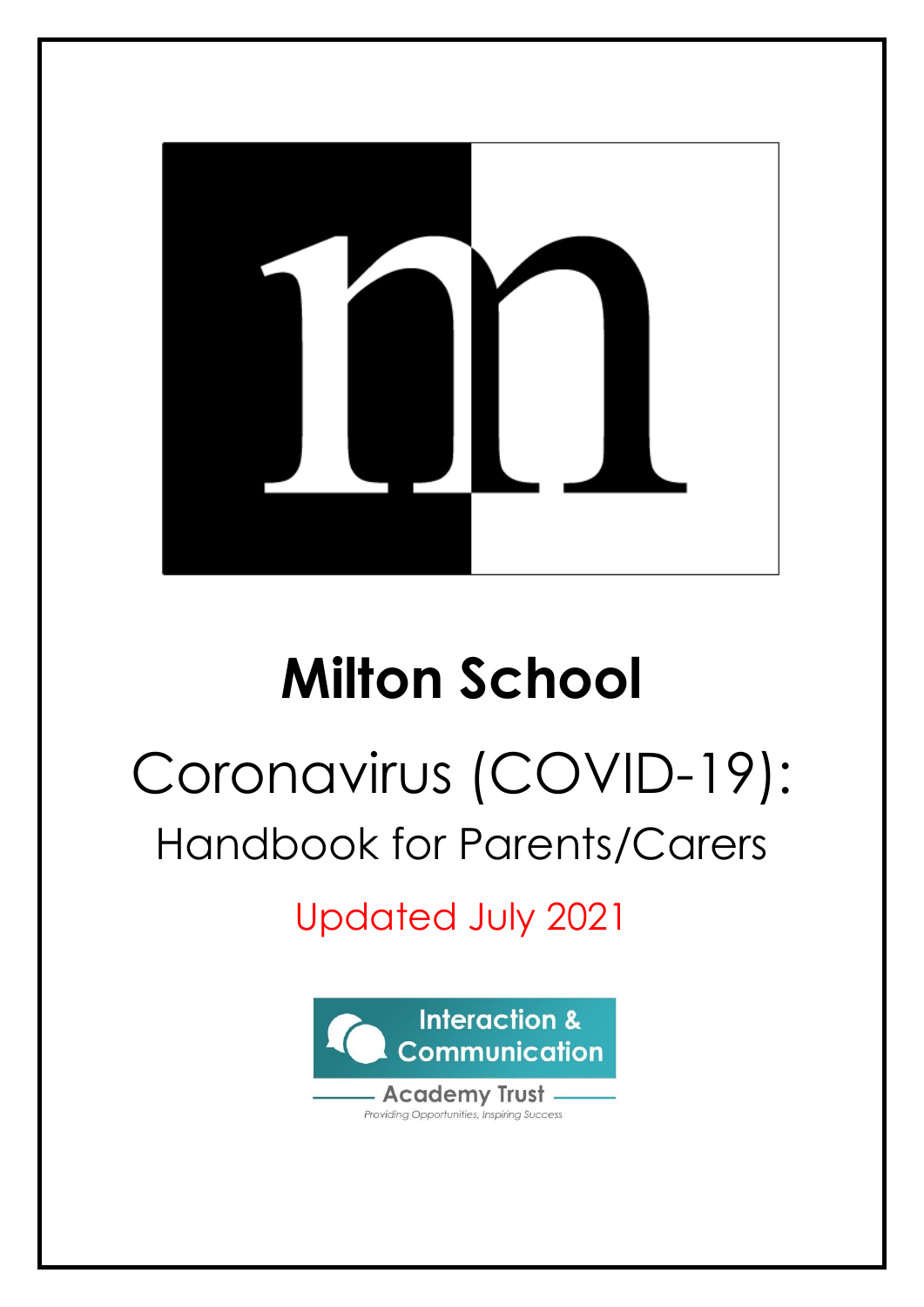### **Contents:**

#### [The purpose of this handbook](#page-2-0)

[Useful contacts](#page-2-1)

- 1. [Opening the school to all pupils](#page-3-0)
- 2. Protecting [clinically vulnerable individuals](#page-3-1)
- 3. [Attendance](#page-3-2)
- 4. [Social distancing](#page-4-0)
- 5. [Infection control](#page-6-0)
- 6. [Procedure if a pupil becomes unwell on site](#page-8-0)
- 7. [Access to testing](#page-10-0)
- 8. [Uniform](#page-10-1)
- 9. [Food arrangements](#page-10-2)
- 10. [Transport](#page-10-3)
- 11. [The curriculum](#page-11-0)
- 12. [Remote learning](#page-11-1)
- 13. [Local lockdowns](#page-13-0)
- 14. [Behaviour expectations](#page-13-1)
- 15. [Safeguarding](#page-13-2)
- 16. [SEND support](#page-14-0)
- 17. Wellbeing
- 18. [Visitors on site](#page-14-1)
- 19. [After-school care](#page-14-2)
- 20. [School trips](#page-14-3)
- 21. [Important documents](#page-14-4)
- 22. [What can you do to help?](#page-15-0)
- 23. [Reporting concerns](#page-15-1)

**Coronavirus cases are rapidly on the increase in our area which are affecting both individual pupils, as community activities return, and whole class groups when a bubble closes. The health, safety and wellbeing of all our pupils, families, staff and wider community is paramount, and therefore the school will continue to observe the public health guidance in closing bubbles where proximity contacts have been identified, and share information about community transmission, local transmission and positive** cases. The purpose of sharing this information is to enable our school pupils, staff and families to make **informed choices, remain vigilant and minimise the spread of coronavirus.**

**We appreciate that closing bubbles, as we react to positive cases causes inconvenience and disruption, and aim where possible to inform parties with accuracy and speed. We are reliably informed** that the Delta variant is now dominant in our communities and therefore urge all parents and carers to **inform school as soon as possible when a suspected or positive case is established from within the household so that we too can react accordingly and seek further advice if necessary. Please use the covid@miltonschool.org.uk for anything COVID-19 related.**

We were advised that the local area is now considered a hot spot - anything that you can do to share **the message about remaining vigilant will be greatly appreciated.**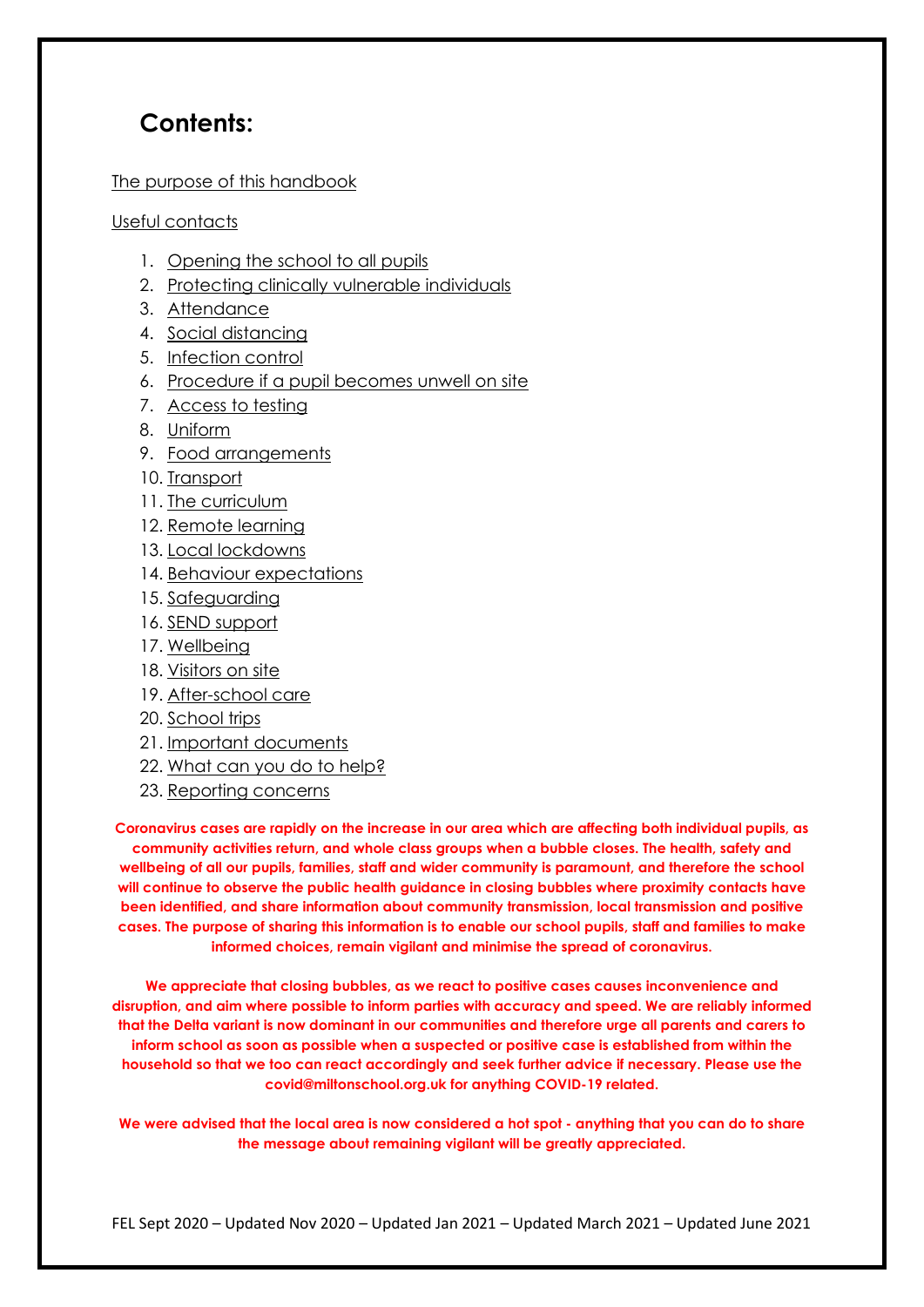#### <span id="page-2-0"></span>**The purpose of this handbook**

This handbook has been created to provide you with details of the measures that are being put in place to ensure the safety of our Milton School community as we fully open. The handbook aims to answer your questions and bring you up-to-speed with the various changes that have been implemented. We hope that the information within this handbook will reassure you that Milton School has taken and will continue to take all the steps we can to ensure our school community is safe.

#### <span id="page-2-1"></span>**Useful contacts**

#### **We advise that you save these contact details, so they can be easily accessed should you need them.**

| <b>Name</b>           | Role                                             | Contact<br>number | Email                                                               |
|-----------------------|--------------------------------------------------|-------------------|---------------------------------------------------------------------|
| Main School<br>Office | Reception                                        | 01709 570246      | office@miltonschool.org.uk                                          |
| Safeguarding<br>Team  | Safeguarding                                     | 01709 570246      | safeguarding@miltonschool.org.uk                                    |
| <b>COVID</b>          | COVID<br>Guidance /<br><b>Test Results</b>       |                   | covid@miltonschool.org.uk                                           |
| Mrs C Rouane          | Parental<br>Liaison /<br>Safeguarding<br>Support | 01709 570246      | office@miltonschool.org.uk<br>FAO: C Rouane                         |
| Mrs N Preece          | Assistant<br><b>Principal Upper</b><br>School    | 01709 570246      | office@miltonschool.org.uk<br><b>FAO: N Preece</b>                  |
| Mr S Carr             | Access to<br>Learning Team                       | 01709 570246      | accesstolearning@miltonschool.org.uk<br>Mr S Carr                   |
| Miss R McCabe         | Epraise / Access<br>to Learning<br>Team          | 01709 570246      | epraise@miltonschool.org.uk<br>accesstolearning@miltonschool.org.uk |
| Mrs M Woodhall        | New Starters /<br>Access to<br>Learning Team     | 01709 570246      | accesstolearning@miltonschool.org.uk                                |

**We welcome any questions and will do our best to address any of your concerns. Our school office is open from 8:00am until 4:00pm and can be contacted via office@miltonschool.org.uk or 01709 570246 Please do not attend the school office in person unless in the event of an emergency or pre-booked approved appointment with the Principal.**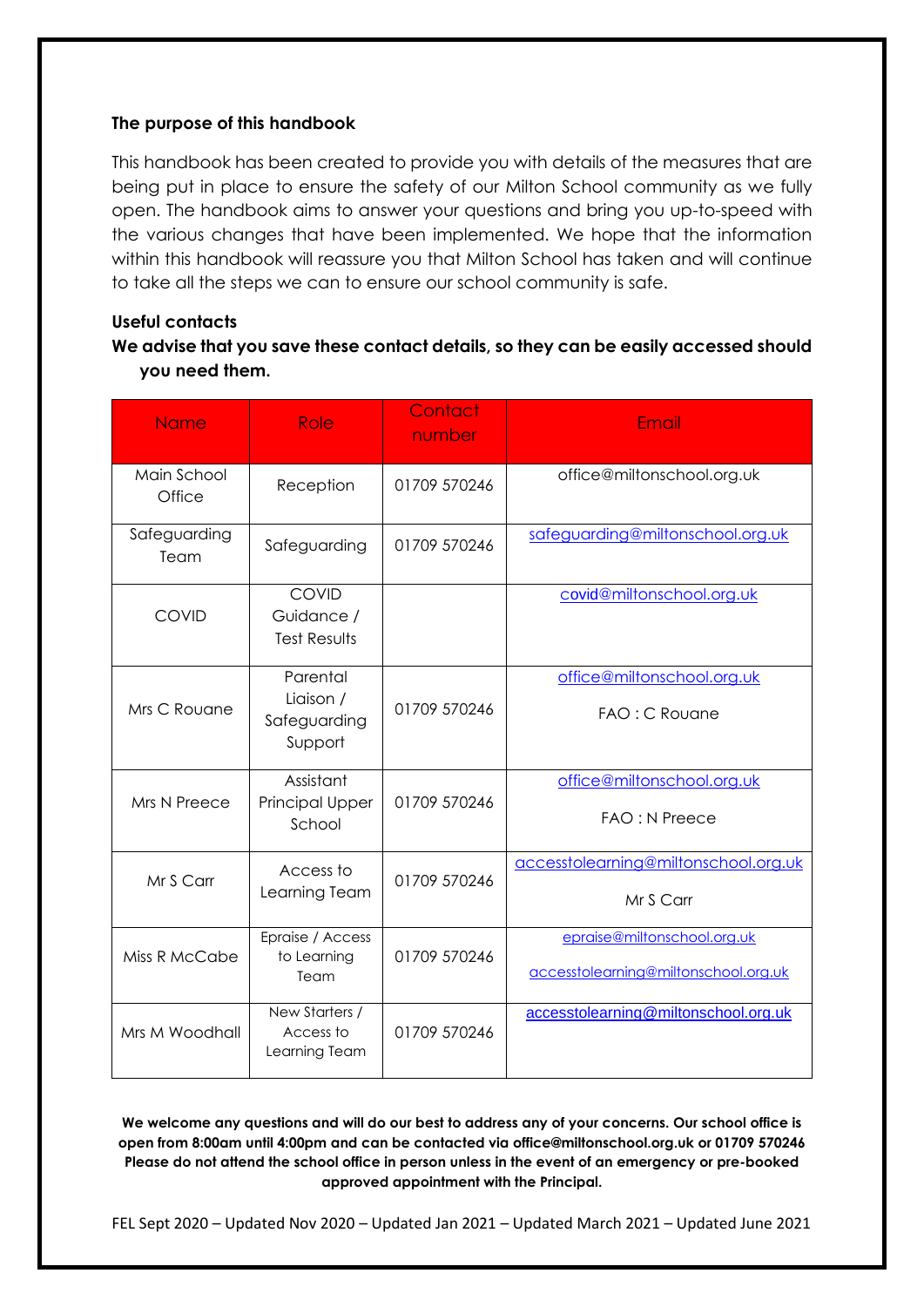#### <span id="page-3-0"></span>**The school is open to all pupils**

The school is fully open to all pupils. The government relaxed its shielding guidelines on 1 August. If your child is classed as clinically extremely vulnerable, and has previously been advised to shield, you can now allow them to return to school.

Our usual opening days and times: **Monday to Friday** from **8:30am** until **3:00pm**  incorporating the staggered drop off and pick up times.

Please contact the school office as soon as possible if you have any queries regarding your child's attendance.

#### **Risk assessment**

The school has conducted a thorough risk assessment to mitigate the risks of opening fully during the coronavirus pandemic. Our risk assessment covers various aspects of the school premises, cleaning, staff availability, infection control and social distancing protocols, mental health and wellbeing, access to learning, and fire safety.

The risk assessment is a live document and will be updated as required. A copy of this risk assessment is available on the school website which has been updated with the latest government guidance which was released on 24<sup>th</sup> May 2021.

#### <span id="page-3-1"></span>**Protecting clinically vulnerable individuals**

If your child is considered clinically vulnerable, clinically extremely vulnerable, was previously 'shielding', or lives with somebody who was shielding, they are now able to return to school.

If your child is considered clinically vulnerable or clinically extremely vulnerable, you may wish to contact your child's GP to discuss whether additional safety measures need to be put in place to ensure it is safe for them to attend school.

If, after speaking with your GP, you decide that your child will need additional safety measures in place to attend school safely, please contact the Principal via [office@miltonschool.org.uk](mailto:office@miltonschool.org.uk) or call school on 01709 570246 to discuss these arrangements.

#### <span id="page-3-2"></span>**Attendance**

Attendance for pupils coming into school will be recorded as normal. We understand that you may be concerned about your child returning to school at this time, but please be assured that the school will do its upmost to keep your child safe. Please feel free to contact the school to discuss attendance and the safety measures in place. The government has announced that penalties for non-attendance will resume, but the school will only implement these as a last resort.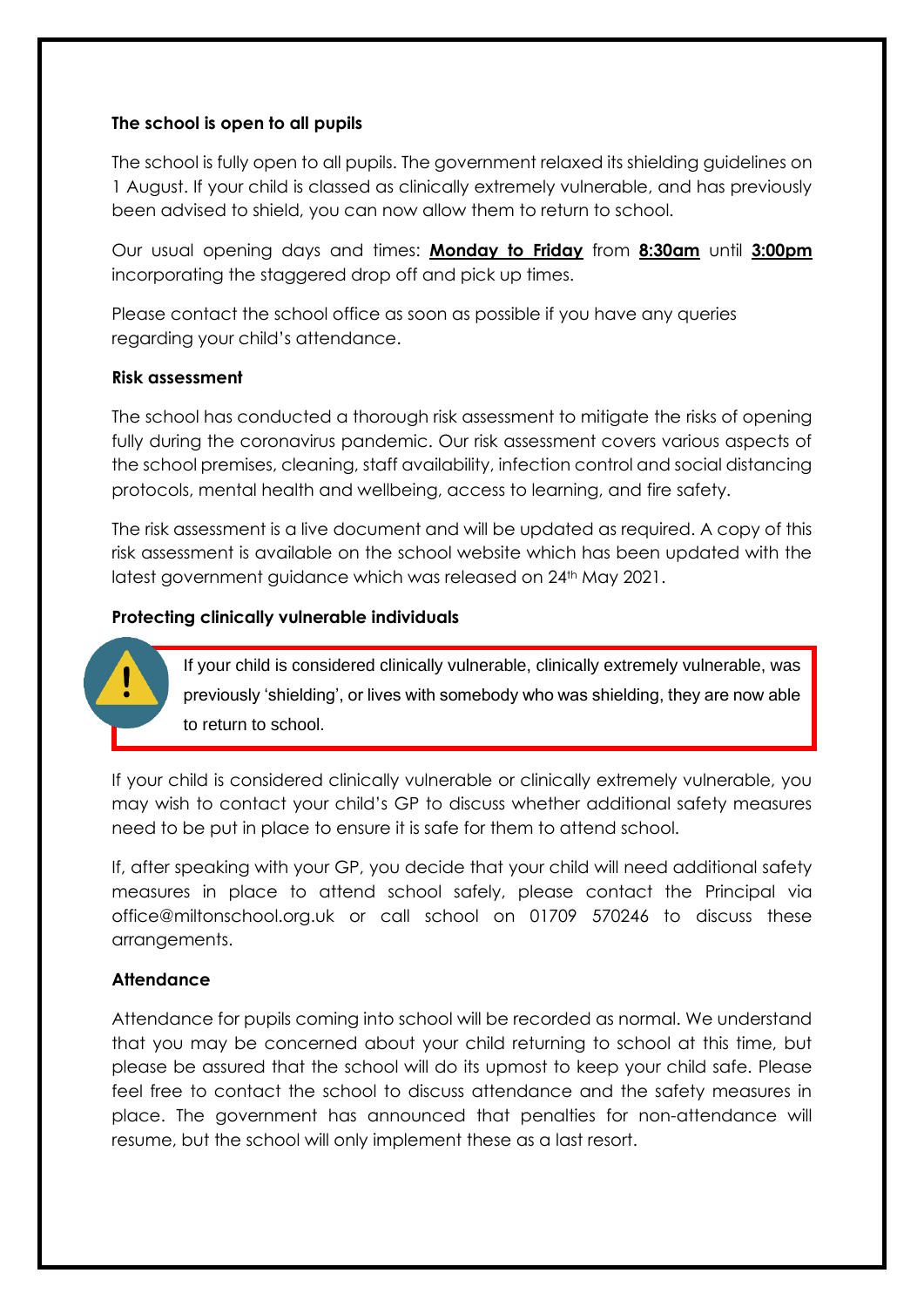If, at any time, your child cannot attend school due to the necessity to self-isolate, whether this is because they are ill themselves or have been in close contact with someone who is, please let the school know as soon as possible on 01709 570246. You will not be penalised if your child cannot attend due to following clinical or public health advice to stay at home.

The school will continue to notify social workers where children with a social worker do not attend school when they are expected to.

If your child does not attend when they are expected to and the school has not been notified, you will be contacted to find out why, in line with the school's safeguarding procedures. We are contacting parents to confirm that the emergency contact details we have on record are correct and to ask for any additional emergency contact numbers where they are available. Please contact the school office to update any emergency contact details.

The government has introduced quarantine periods for those returning from certain foreign countries. Staff and pupils who have returned to the UK from overseas within the last month will need to complete the necessary quarantine period, as outlined in the government's [guidance](https://www.gov.uk/guidance/coronavirus-covid-19-travel-corridors) for countries identified. <https://www.gov.uk/guidance/red-amber-and-green-list-rules-for-entering-england>

#### <span id="page-4-0"></span>**Social distancing**

To reduce the risk of transmitting the coronavirus in our school, social distancing measures are implemented. We expect pupils to follow these rules; however, we understand that some pupils may be unable to fully understand social distancing principles, e.g. because of their age or needs. Staff will work with all pupils to ensure their safety as far as possible and positively reinforce good social distancing behaviour.

#### **Group arrangements**

To maximise the effectiveness of social distancing with all staff and pupils attending school, we have made the decision to put pupils in class bubbles. This will be in addition to the teacher and support staff.

We have now reduced bubbles to reduce the impact on pupils learning in the event of pupils having to self-isolate. These bubbles are the transition year groups.

Bubble 1: Y1/Y2/Y3/Y4 Bubble 2: Y5/Y6 Bubble 3: Y7/Y8/Y9 Bubble 4: Y10/Y11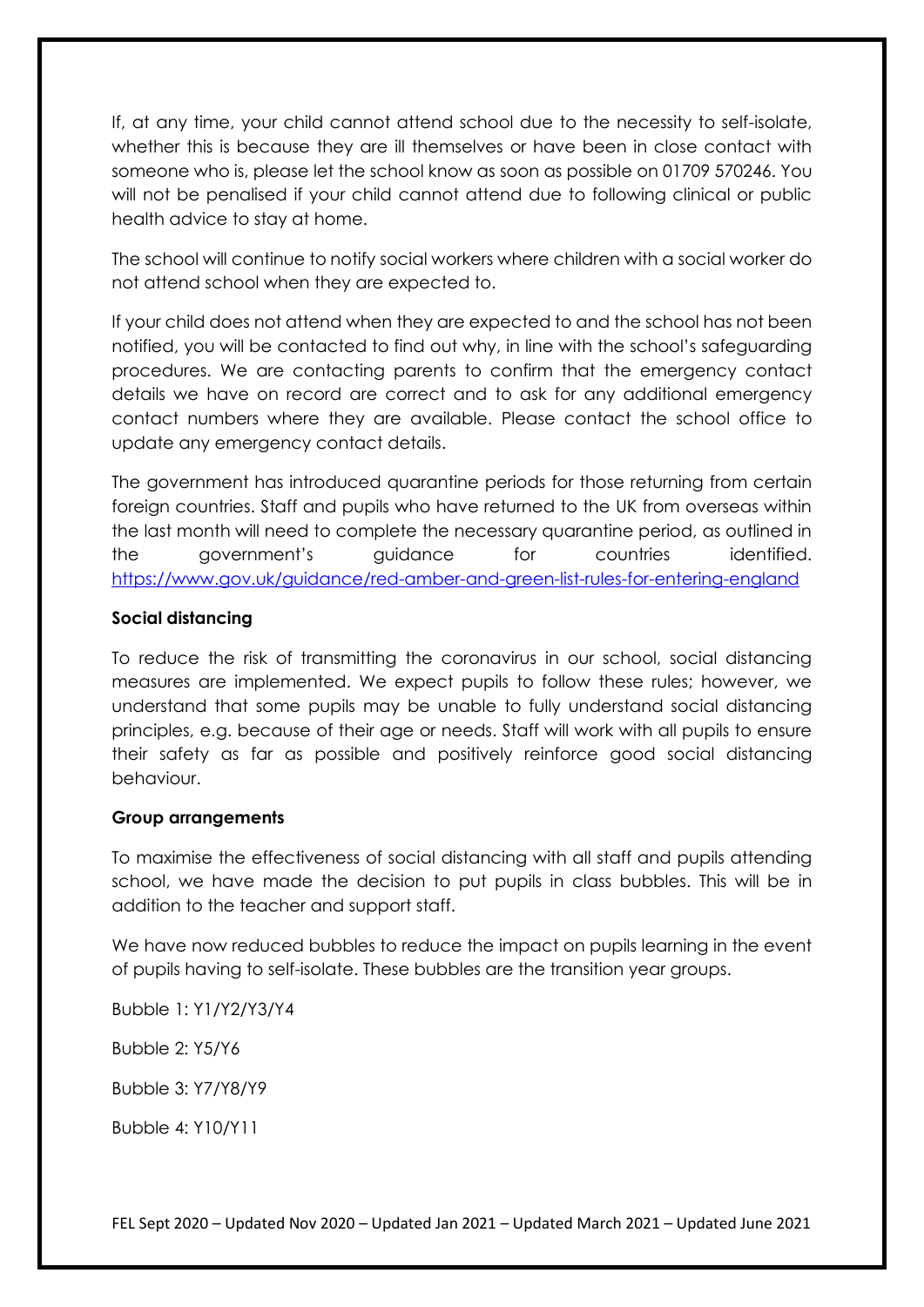- Class sizes will be back to the usual number of pupils in the class
- Individuals within a bubble will encouraged not to mix with members of another bubble.
- Each bubble will have its own classrooms, learning areas and designated outdoor areas for breaktimes and PE lessons.
- Members of staff will minimise their close contact with pupils and other staff; however, staff will be able to move between bubbles in order to deliver the full curriculum.
- Windows will be open in all classrooms to maximise ventilation, pupils/staff can wear extra jumpers or coats
- Frequently-used equipment, e.g. pens, will be provided or brought from home so that all staff and pupils have their own – sharing frequently-used equipment will not be permitted.
- Classroom resources, e.g. books, can be shared within bubbles and will be cleaned frequently, e.g. at the end of each day.
- Communal resources, e.g. sports equipment, can be shared between bubbles and will be thoroughly cleaned between uses.
- Pick-up and drop-off times will be staggered and determined by your child's transport arrangements
- Lunchtimes and breaktimes will be staggered and will vary per bubble.
- Pupils will be kept within their bubbles when moving around the school, as much as possible

We acknowledge that we will face some limitations to the practicality of these arrangements in certain circumstances and will work with all pupils to help remind them of the importance of staying within their bubbles. If you are concerned about any of the arrangements listed above, please contact the school as soon as possible to discuss any alternative arrangements.

#### **Start and finish times**

Pupils' start and finish times will continue to be staggered in order for us to adhere to social distancing guidelines as much as possible. We recommend that pupils are dropped off or picked up by only one accompanying adult. Please wait in your vehicles and use the bus lane to drop off/pick up pupils. If you do leave your vehicle we ask that you wear as mask and maintain social distancing at the school gates.

The information below outlines pupils' start and finish times, depending on their mode of transport, and where you should drop off or pick up your child, where relevant.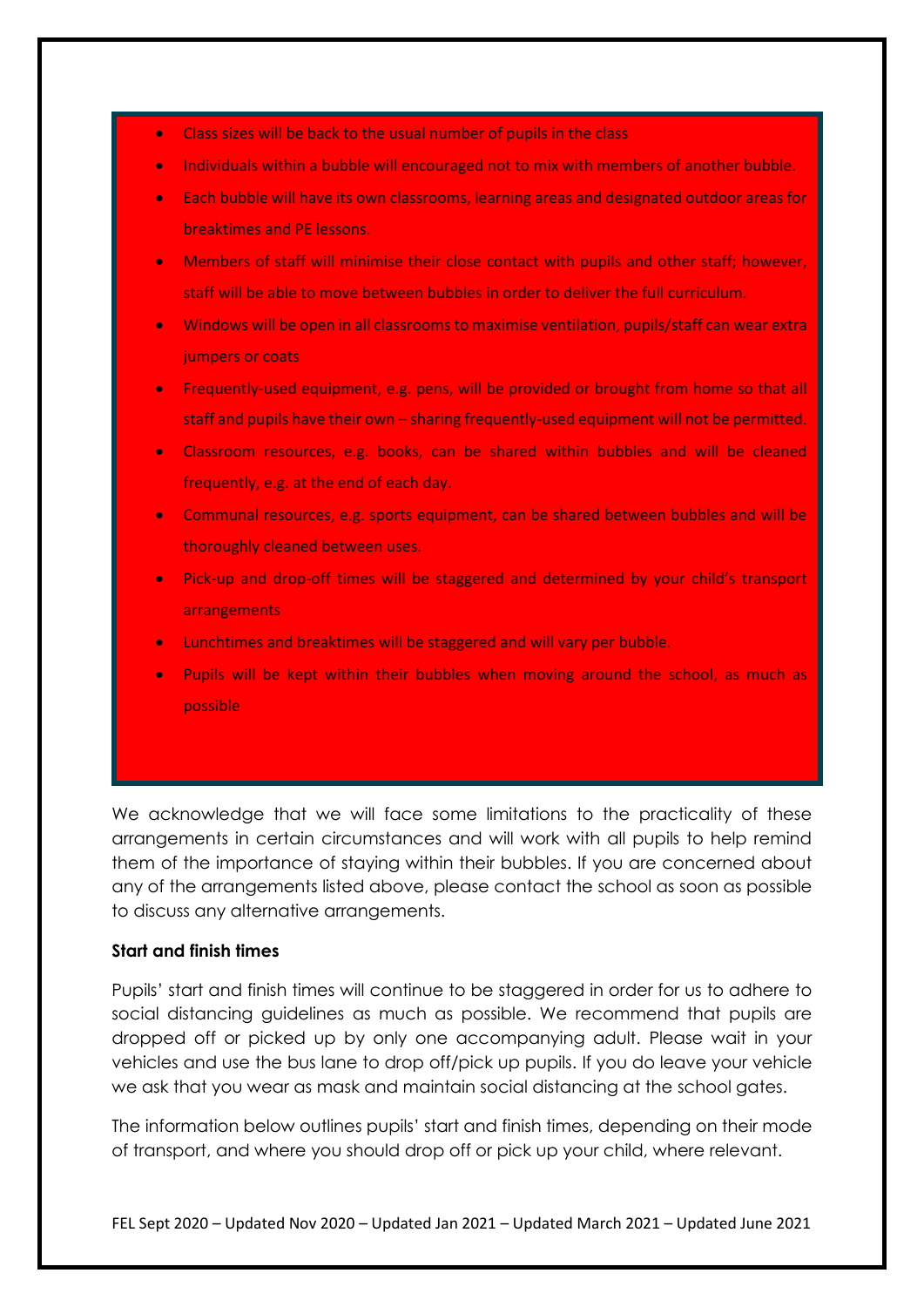#### **Staggered start times all pupils.**

#### **Morning**

Minibuses - 0830-0840

Taxis - 0840-0850

Parents - 0850-0900

#### **Afternoon**

Minibuses - 1430-1440

Taxis - 1440-1450

Parents - 1450-1500

#### **Please only come at your allocated time to try and keep traffic flowing on the street and to maintain pupils safety when leaving the school site.**

#### **Moving around the school**

Movement around the school is only on a needs must basis. When moving around the school, pupils will be expected to remain within their bubbles. The school one-way system is in place to further reduce the risk of contact between those in different bubbles.

The following areas of the school will remain closed or subject to limited access until further notice:

| <b>Location</b> | <b>Status</b>     |
|-----------------|-------------------|
| Base 1          | Y5 / Y6 Groups    |
| <b>PFA</b>      | Upper School Only |

#### <span id="page-6-0"></span>**Infection control**

Combined with social distancing, strict infection control measures are an important aspect of keeping all staff and pupils safe and healthy in school. Staff continue to promote good hand and respiratory hygiene is consistently maintained.

We expect pupils to follow these rules; however, we understand that some pupils may be unable to fully understand infection control principles, e.g. if they are very young or have difficulties with comprehension due to their needs. Staff will work with all pupils to ensure their safety as far as possible and positively reinforce good infection control behaviour where necessary.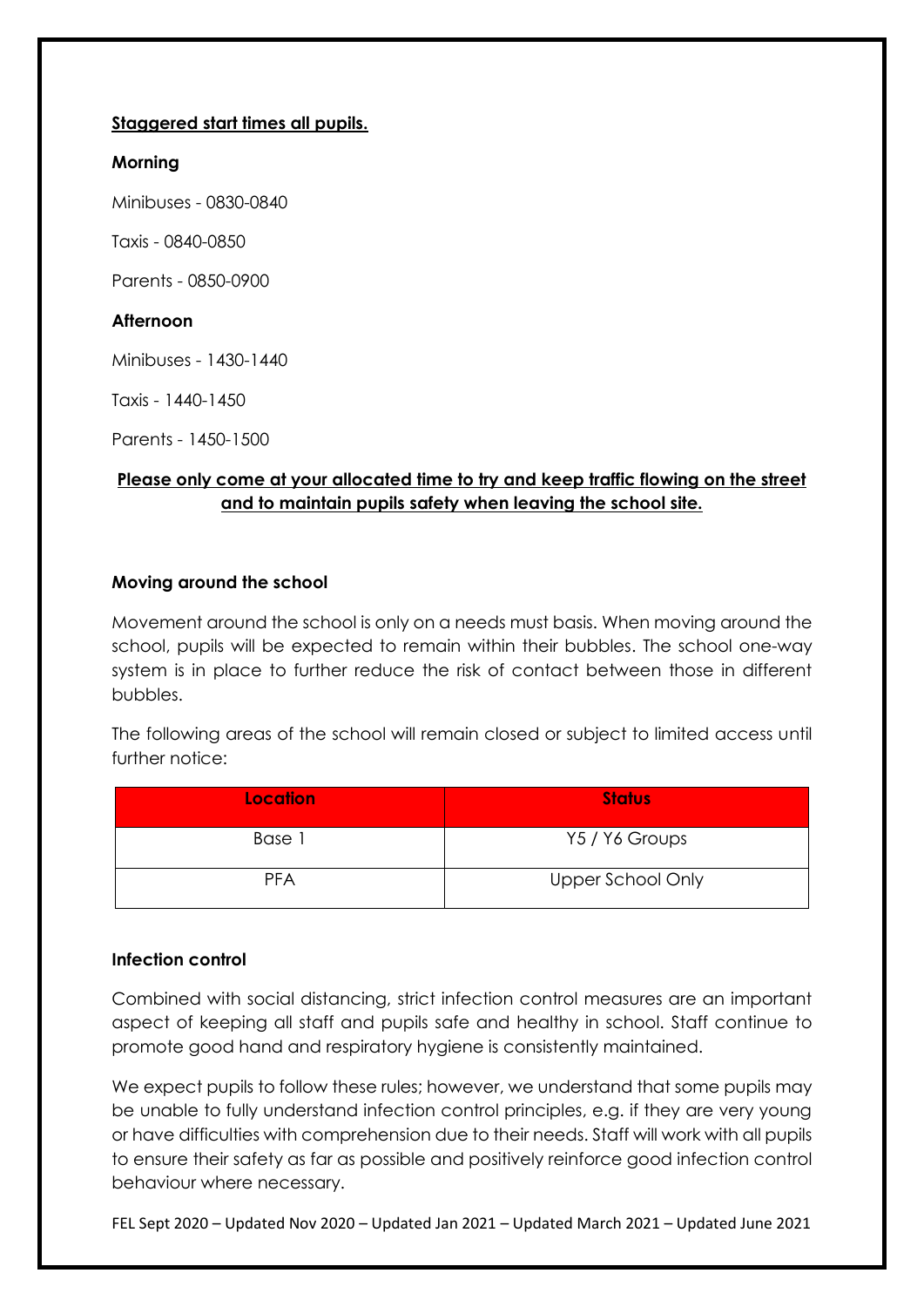Here are some of the key measures that pupils will need to follow:

- Pupils will be instructed to wash their hands at various points throughout the day, including upon entering school, when they change rooms, before and after eating, before and after breaktimes, after using the toilet, and after coughing or sneezing.
- Pupils will wash their hands for at least 20 seconds using soap and water or alcohol-based hand sanitiser – younger pupils and pupils with complex needs will be supervised when doing this.
- The school will enforce the 'catch it, kill it, bin it' approach to containing coughs and sneezes.
- Pupils who show symptoms associated with coronavirus will sent home to self-isolate for at least 10 days, unless a negative test is produced.

We are also carrying out additional cleaning. Classrooms and learning areas will be cleaned during breaktimes and at the end of each day, and frequently touched surfaces will be cleaned and disinfected regularly throughout the day. Communal areas, such as dining areas, will be cleaned between uses by different bubbles.

School have purchased a 'fogging' machine to conduct regular additional cleaning of the school site.

Staff will also be required to follow stringent infection control measures. Full details of the infection control measures in place can be found in the Infection Control Policy.

#### **Personal protective equipment (PPE) and face coverings**

Staff are not expected to wear a face covering when moving around the school site, except when moving into another bubble for a considerable period of time. Pupils are can wear masks when outside of the classroom and moving around the school site. All visitors must wear a mask when on the school site. The face covering should then be placed into a sealable plastic bag and the individual will wash their hands thoroughly.

Staff will use PPE if a pupil shows symptoms of coronavirus and a distance of two metres cannot be maintained. Staff will also wear PPE if they would normally wear it to carry out their role, e.g. where a child requires intimate care or is receiving first aid following an accident or injury.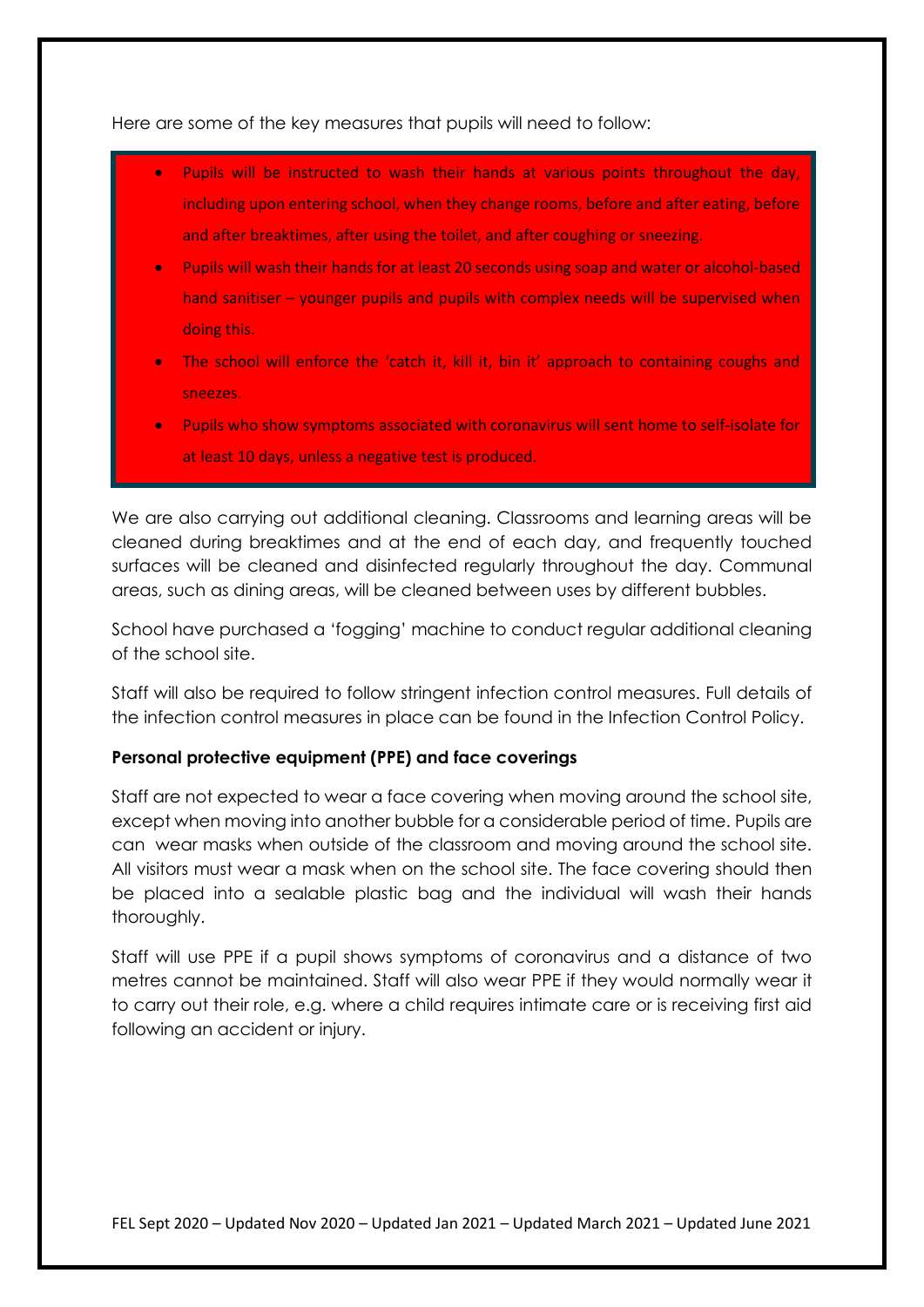#### **Bringing items into school**

To minimise the risk of potentially transmitting infections between pupils' households and the school, we ask that pupils do not bring non-essential items from home into school with them – we are aware that some pupils need items to help regulate in school and on transport. Pupils are able to take items from school, such as books, home with them to aid their education, provided that these items are properly cleaned before and after being in their homes. **The following equipment can be brought to school:**

- Essential medication and medical equipment
- Items needed to help self-regulation
- Coats and other essential outdoor wear
- Spectacles and spectacle cases
- Packed lunches
- **Stationery and books**
- Change of clothes / personal hygiene
- Mobile phones (handed to the teacher for safe storage)
- Bags

If your child needs to bring an item to school that is not listed above, please contact us as soon as possible to discuss.

#### <span id="page-8-0"></span>**Procedure if a pupil becomes unwell on site**

It is extremely important that all parents and pupils remain vigilant with regard to preventing, identifying and minimising the spread of coronavirus. We ask, therefore, that you **do not send your child to school if they have any of the following symptoms**:

- **A high temperature** this means they feel hot to touch on their chest or back
- **A new, continuous cough** this means coughing a lot for more than an hour, or three or more coughing episodes in 24 hours (if they usually have a cough, it may be worse than usual)
- **A loss of, or change in, their normal sense of smell or taste** this means they cannot smell or taste anything, or things smell or taste different to normal

**Recently it has been reported that other symptoms are being linked to COVID:** 

- **Headache Sneezing**
- **Runny nose**
- **Sore Throat**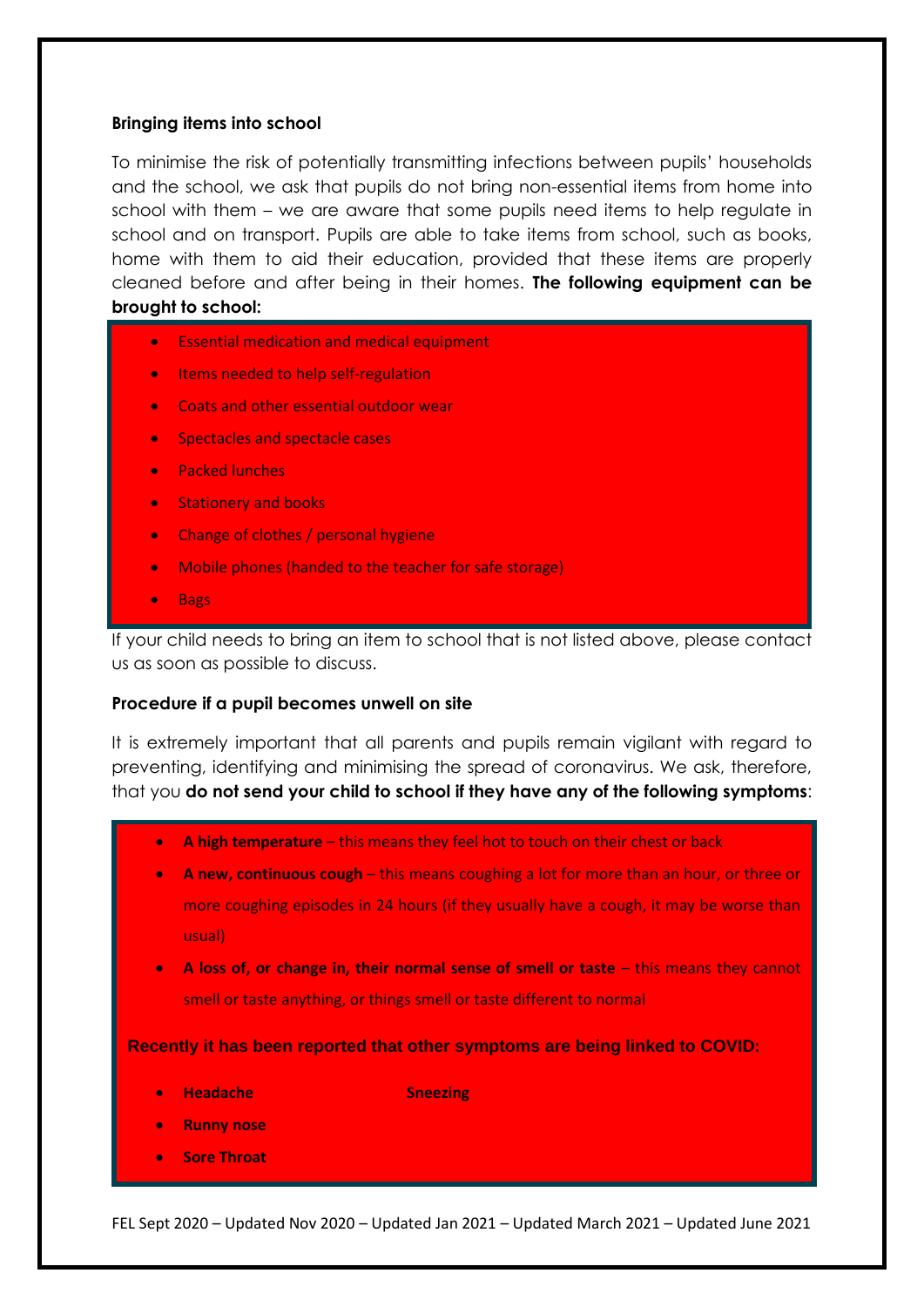It is also important that you **do not send your child to school** if somebody in your household has tested positive for, or has symptoms of, coronavirus. [https://www.gov.uk/government/publications/covid-19-stay-at-home](https://www.gov.uk/government/publications/covid-19-stay-at-home-guidance/stay-at-home-guidance-for-households-with-possible-coronavirus-covid-19-infection)[guidance/stay-at-home-guidance-for-households-with-possible-coronavirus-covid-](https://www.gov.uk/government/publications/covid-19-stay-at-home-guidance/stay-at-home-guidance-for-households-with-possible-coronavirus-covid-19-infection)[19-infection](https://www.gov.uk/government/publications/covid-19-stay-at-home-guidance/stay-at-home-guidance-for-households-with-possible-coronavirus-covid-19-infection)

Please notify the school office via 01709 570246 as soon as possible if your child, or somebody in your household, is showing symptoms of coronavirus and your child cannot come into school. You may be advised to get your child tested for coronavirus and to notify the school of the result. See [below](#page-10-0) for information on accessing a test.

If your child becomes unwell at school and shows symptoms of coronavirus, the school will take the following immediate actions:

- Your child will be asked to self-isolate in school using a designated area.
- Your child will be supervised while waiting for collection, where required.
- You will be notified that your child must be picked up as soon as possible.
- You will be encouraged to have your child tested for coronavirus.
- You will be encouraged to engage with the NHS Test and Trace programme.
- Areas your child has occupied will be disinfected as soon as possible.
- 'Close contacts/ Bubbles' will be notified of a potential case, so extra vigilance can be taken



If your child is sent home from school with COVID symptoms to self-isolate, they **must not come into school** for at least 10 days unless a negative test has been recorded.

If an individual in your child's class tests positive for coronavirus, **the school will send the individual's bubble home and close contacts** to self-isolate for 10 days. Close contacts include:

- Direct close contacts anyone in face-to-face contact with the individual for any length of time, within 1 metre – this includes face-to-face conversation, unprotected (skin-to-skin) physical contact or being coughed/sneezed on.
- Proximity contacts anyone in extended close contact with the individual, within 1 to 2 metres for over 15 minutes.
- Travelling in a small vehicle, e.g. a car, with the individual.

We will notify you if this is the case and ask that you pick your child up from school as soon as possible. While pupils are awaiting collection, they will remain in their classrooms.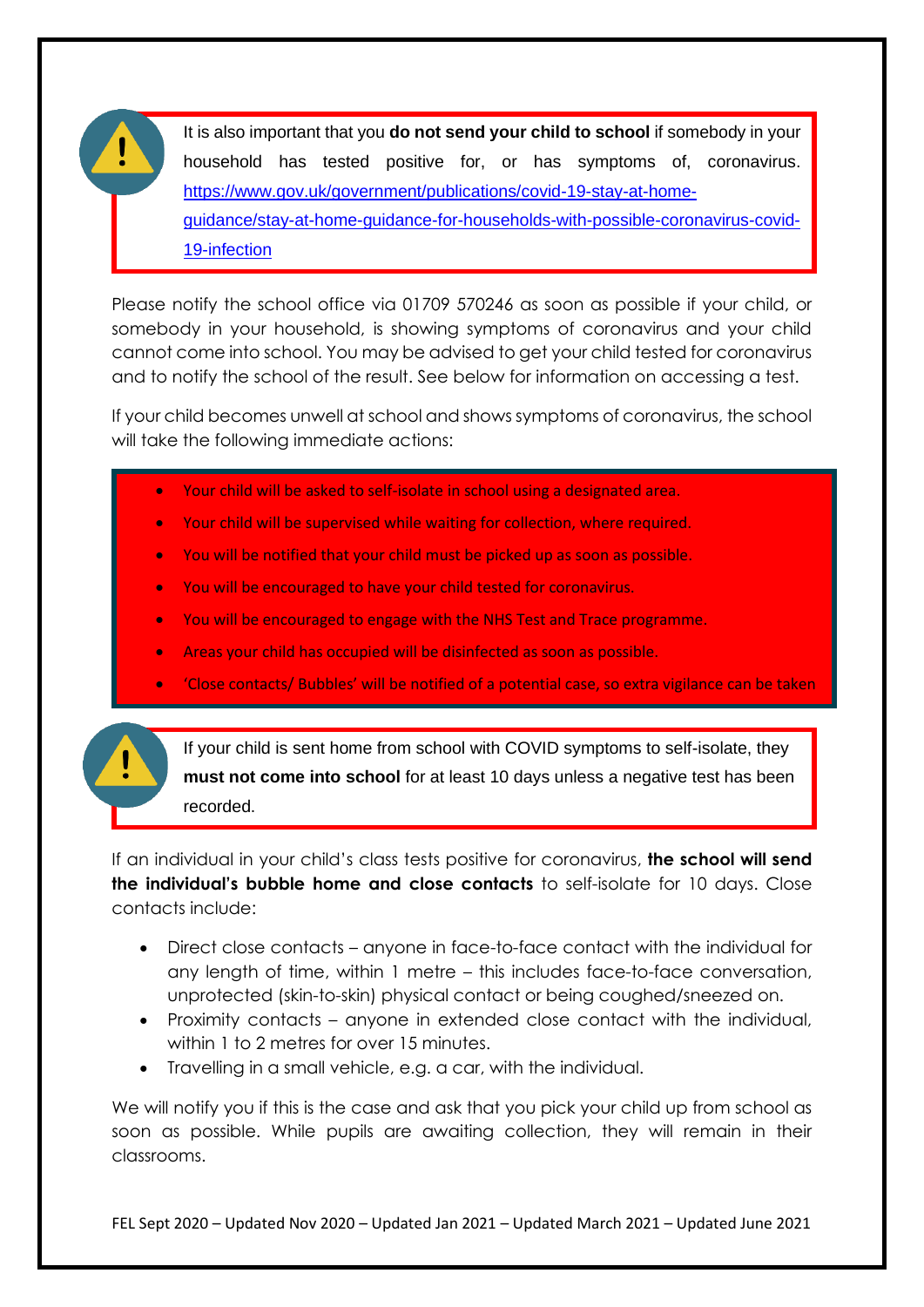#### <span id="page-10-0"></span>**Access to testing**

All pupils, and members of their households, will be able to access a test if they are displaying symptoms of coronavirus. If your child is displaying symptoms, we would strongly advise that you access a test. <https://www.gov.uk/get-coronavirus-test>

You can also order Lateral Flow Testing for non-symptomatic testing https://www.gov.uk/order-coronavirus-rapid-lateral-flow-tests

If your child is sent home from school with symptoms and subsequently takes a test, you must inform the school of the results as soon as possible, if this is out of school hours please email [covid@miltonschool.org.uk](mailto:covid@miltonschool.org.uk) . If the test is negative, your child can return to school when they feel better. If the test is positive, your household will need to continue the self-isolation period. We encourage you to inform the school immediately of test results positive or negative.

You may also need to engage with the NHS Test and Trace programme, meaning that you need to be ready and willing to:

- Book a test if your child or another member of your household displays symptoms.
- Provide details of anyone your child has been in close contact with if they were to test positive for coronavirus or are asked by NHS Test and Trace.
- <span id="page-10-1"></span>• Allow your child to self-isolate if they have been in close contact with someone who develops coronavirus symptoms or someone who tests positive.

#### **Uniform**

Please contact the school office if you need a uniform order form.

#### <span id="page-10-2"></span>**Food arrangements**

Arrangements will be put in place to ensure mixing between bubbles is reduced during lunchtime. All pupils will eat in the hall in their bubbles, lunchtime is staggered so bubbles are not mixing, and tables and chairs are cleaned in between sittings.

The school will continue to provide free school meals (FSM) for eligible pupils. If you require any further information about the provision of FSM, please contact the school office as soon as possible.

If a pupil is self-isolating through personal, household or a bubble closure they will be provided with a voucher equivalent to FSM in school. Please contact the school office on 01709 570246 if you have any questions.

#### <span id="page-10-3"></span>**Transport**

School transport is available for those pupils who access it. Please get in touch with the company that provides your child's transport if you need to discuss school transport arrangements or contact the school office.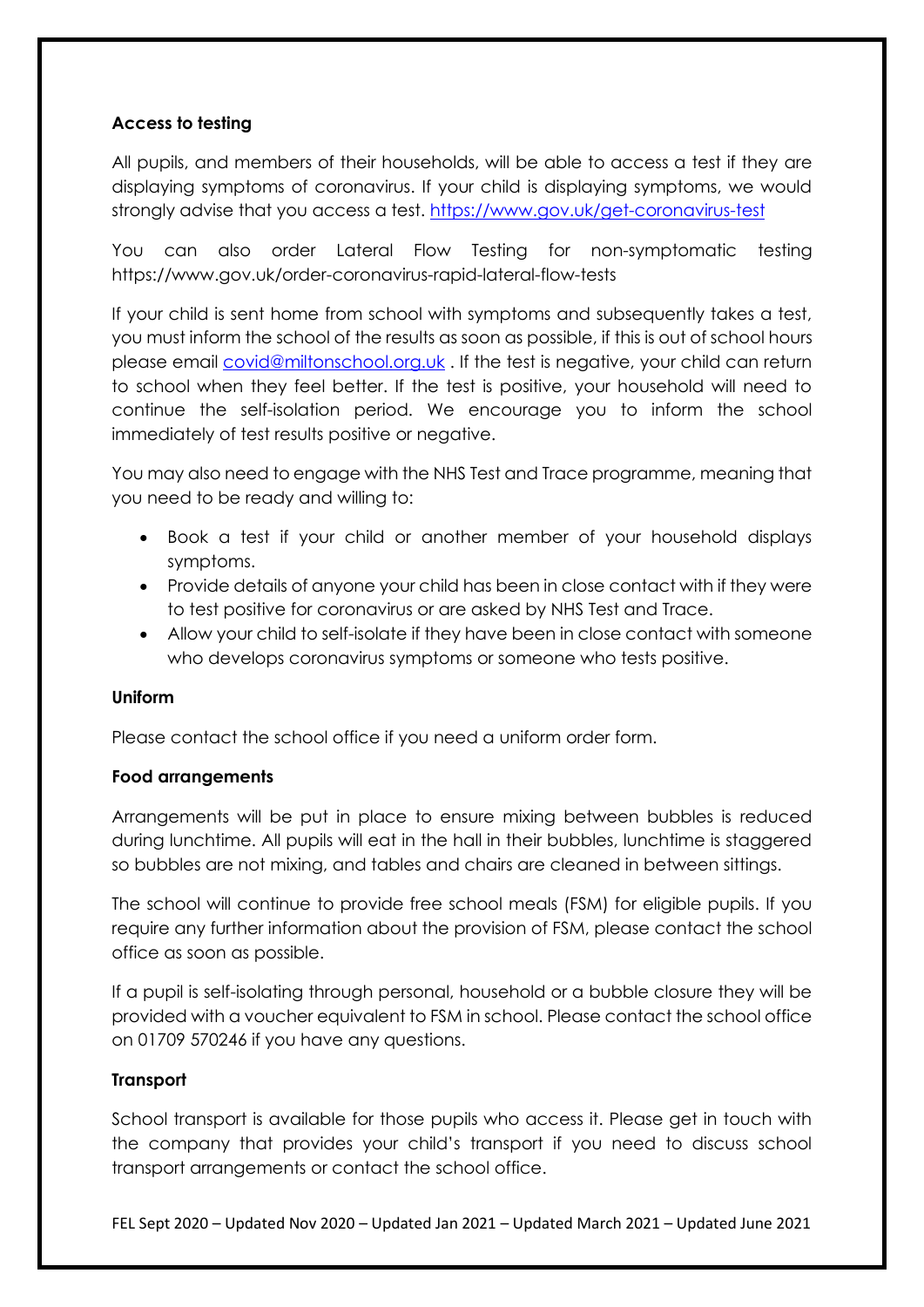Please arrive at the designated time to drop off/pick up your child and enter from the Queen Street end of Storey Street, and pull into the bus lane, to safely drop off your child. This also helps with the flow of traffic and congestion on the street.

Public transport should be avoided; however, if your child needs to use public transport to get to school, they should avoid peak times and follow guidelines on social distancing and wearing protective clothing, e.g. face coverings if required.

#### <span id="page-11-0"></span>**The curriculum**

Our focus is to support all pupils' health and wellbeing and to help them transition back into school life successfully.

To provide all pupils the opportunity to excel and engage with learning, the school will ensure the following:

- Increased outdoor learning, where possible
- Additional support for pupils who are at risk of falling behind their peers
- New starter wellbeing ligison officer
- Provision and contingency plans for remote education
- Access to Learning Team support.

After the success of the recovery curriculum and the 'All About Me' projects , pupils are now accessing their full timetables with adaptions where appropriate.

PE lessons will continue to ensure pupils get the exercise they need; the daily wellbeing walk is an addition to the PE lessons in school. All lessons where possible will take place outside, so we ask that parents send their child to school in suitable clothing and footwear on PE day. There will be no changing or showers until further notice.

#### <span id="page-11-1"></span>**Remote learning**

Although all pupils can now return to school, we must make sure we are prepared to deliver education in any eventuality, including local lockdowns. We also need to have provision in place for pupils to learn remotely if they are sent home to self-isolate. For these reasons, we have created a contingency plan for remote education, should it be required. We understand that each family's circumstances and ability to access to learning material for their children differs, which is why we are committed to doing all we can to help pupils who are learning at home.

#### **You will receive wellbeing calls throughout the week from a member of your child's class team, please do inform staff if there is anything, we can do to support you further whilst your child is self-isolating.**

The school will continue to provide pupils with access to learning materials remotely via Epraise, class emails and paper packs where required.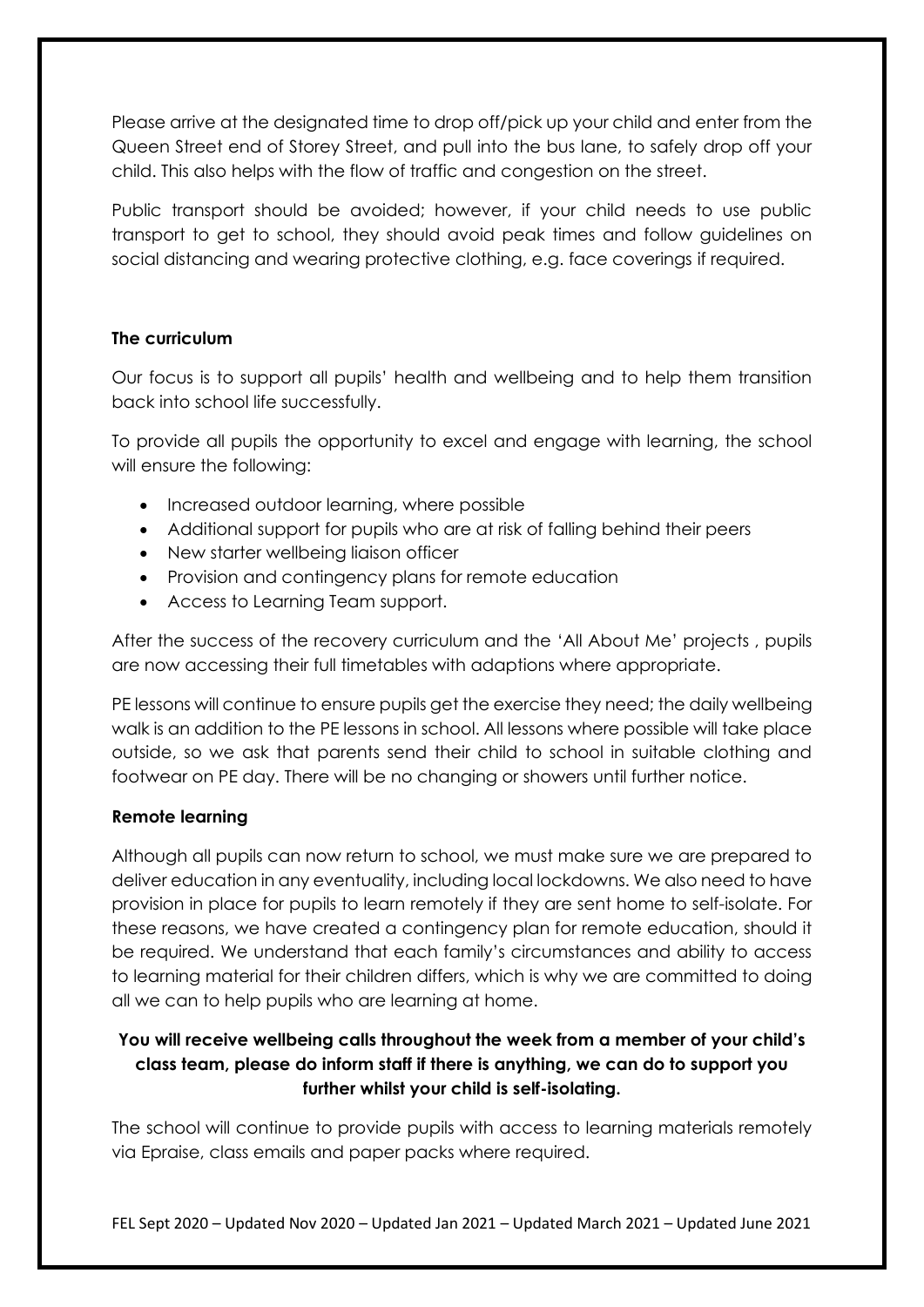These remote learning arrangements are in place to ensure that all pupils have access to high-quality education while they are at home. These arrangements will help all pupils to learn alongside their peers and prevent them struggling with lesson content when they return to school. In the event of a local lockdown online wellbeing lessons will take place.

We advise you to make every effort to ensure that your child has access to and completes the learning materials provided. We understand that this poses its own unique challenges and, therefore, encourage you to contact your child's teacher via email, or the Epraise co-ordinator via epraise@miltonschool.org.uk, if you are experiencing any problems.

In the event of bubbles isolating or lockdown, there will be daily lessons for your child to attend. A timetable will be sent out for the week by the class teacher.

#### **To ensure the safeguarding and safety of all school users we ask that pupils and parents adhere to the guidelines below.**

We expect Pupils to be safe users of technology at home or at school. We will endeavour to teach pupils about safe and appropriate use of digital technology and pupils and parents must understand that inappropriate online behaviour will result in sanctions.

• Pupils will be able to join by signing in the scheduled meeting with their log in and password. Their log in is their [username@miltonschool.org.uk](mailto:username@miltonschool.org.uk) and their password is the same as the password they use to log into iPad/computers at school.

• During a live lesson, Pupils will be able to hear and/or see their teachers.

• All Pupils cameras can be switched on and for the development of good habits for the future and we advise that Pupils are logged in to the session in a communal area e.g. not their bedroom and are appropriately dressed (e.g. not pyjamas). Please be aware of the background as other users will be able to see

• Once the lesson begins we ask that pupils follow the direction of the teacher to mute microphones so all users can hear what is being delivered.

• Pupils can use the 'hand up' feature or pop a question in the chat box.

• We hope that parents will be there to support if required, however it is not compulsory for parents to sit in the lesson.

• We know some parents will be juggling home schooling/ work/ child care , so we ask that you arrive on time for the start of the lesson, so people can plan their day

• To be able to engage with all activities a pen/pencil and paper maybe required so please come prepared

• Registers will be taken of who has attended so please use your full name when signing in.

• For the safeguarding and safety of all users please do not record or take any photos of the lesson

• Pupils not following the guidance or disrupting the lesson maybe removed from the live lesson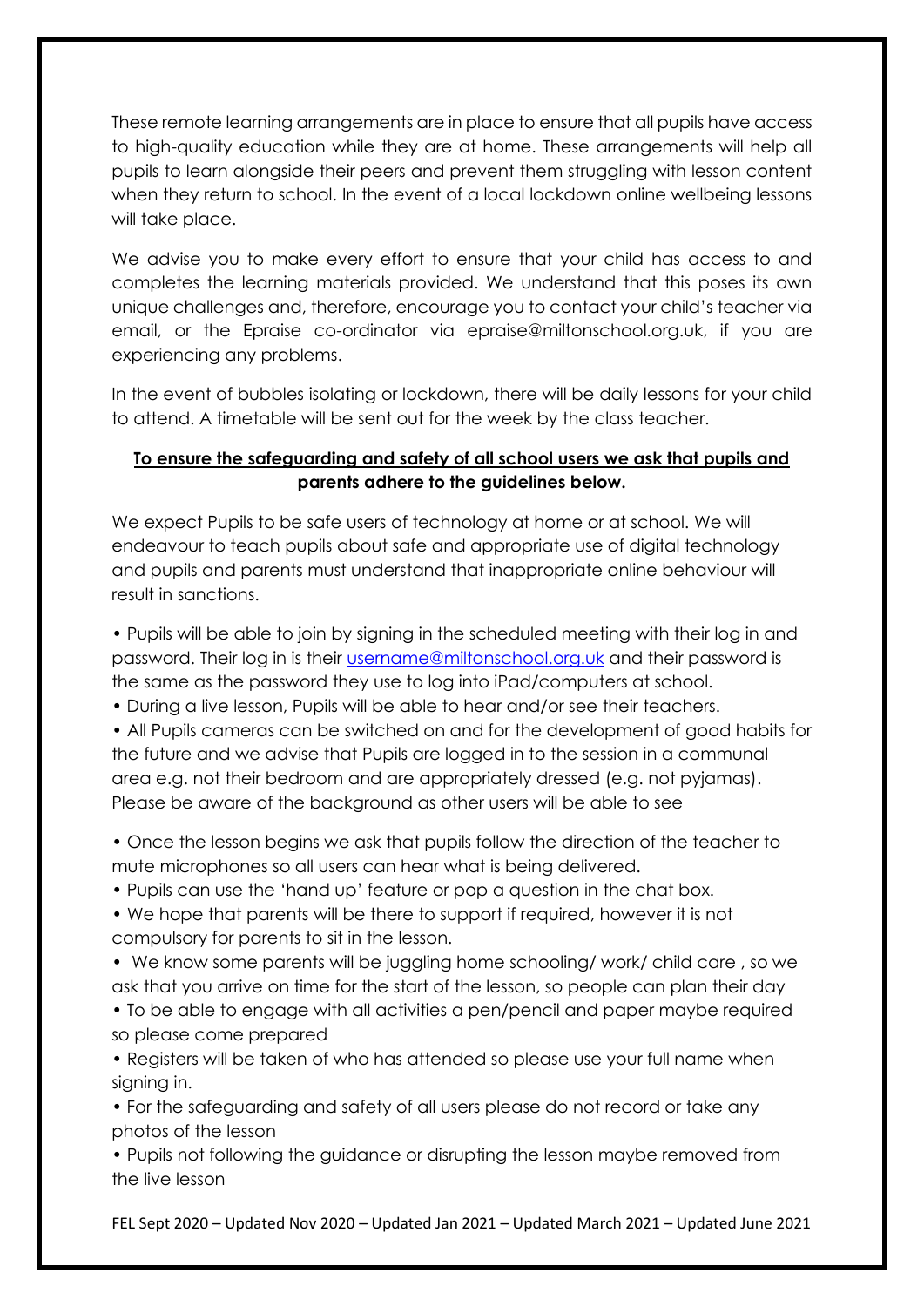• During the lesson please keep up the high standards of behaviour that you show in school.

Thank you again for your continued support, we want the best for your child, and we will ensure they are provided with online resources, live lessons and support in the event of a future COVID school closure. If you need passwords or assistance, please contact your child's class teacher via Epraise or class email.

#### <span id="page-13-0"></span>**Local/National lockdowns**

In the event of a local or full lockdown the school will be following the guidance issued by the government and Local Authority. We have no plans to close unless instructed to do so or for the Health & Safety of the whole school community.

#### <span id="page-13-1"></span>**Behaviour expectations**

To ensure the school remains a safe place, we have made the decision to enforce additional rules with regards to social distancing and infection control. Pupils are expected to follow these rules. These rules include:

- Partaking in additional hand washing.
- Minimising close contact, where possible.
- Minimising contact with those outside of their bubble, where possible.
- Keeping to their area of school as much as posisble
- Not spitting, biting, or displaying other behaviours that put others at risk.
- Putting soiled tissues in a bin.
- Queuing to use school facilities, where required.
- Keeping to their classroom seating plan.

Pupils who purposefully behave contrarily to these measures and put others at risk will be disciplined in line with our Behavioural Policy.

We understand, however, that these measures may be difficult to follow for some pupils, particularly if they are very young or experience difficulties with comprehension. The school will, therefore, consider each situation individually, work with pupils to educate them on the importance of social distancing and infection control measures, and reward positive behaviour.

#### <span id="page-13-2"></span>**Safeguarding**

Our Child Protection and Safeguarding Policy was updated at the beginning of the lockdown period to account for a change in provision while the school was partially closed. This policy has been updated again to reflect that we are opening to all pupils. A copy of this policy is available on the school website.

We will need to know if your child has experienced any changes regarding their welfare, health and wellbeing that we need to be aware of as they return to school. We need to know this information so we can put the appropriate support in place for your family.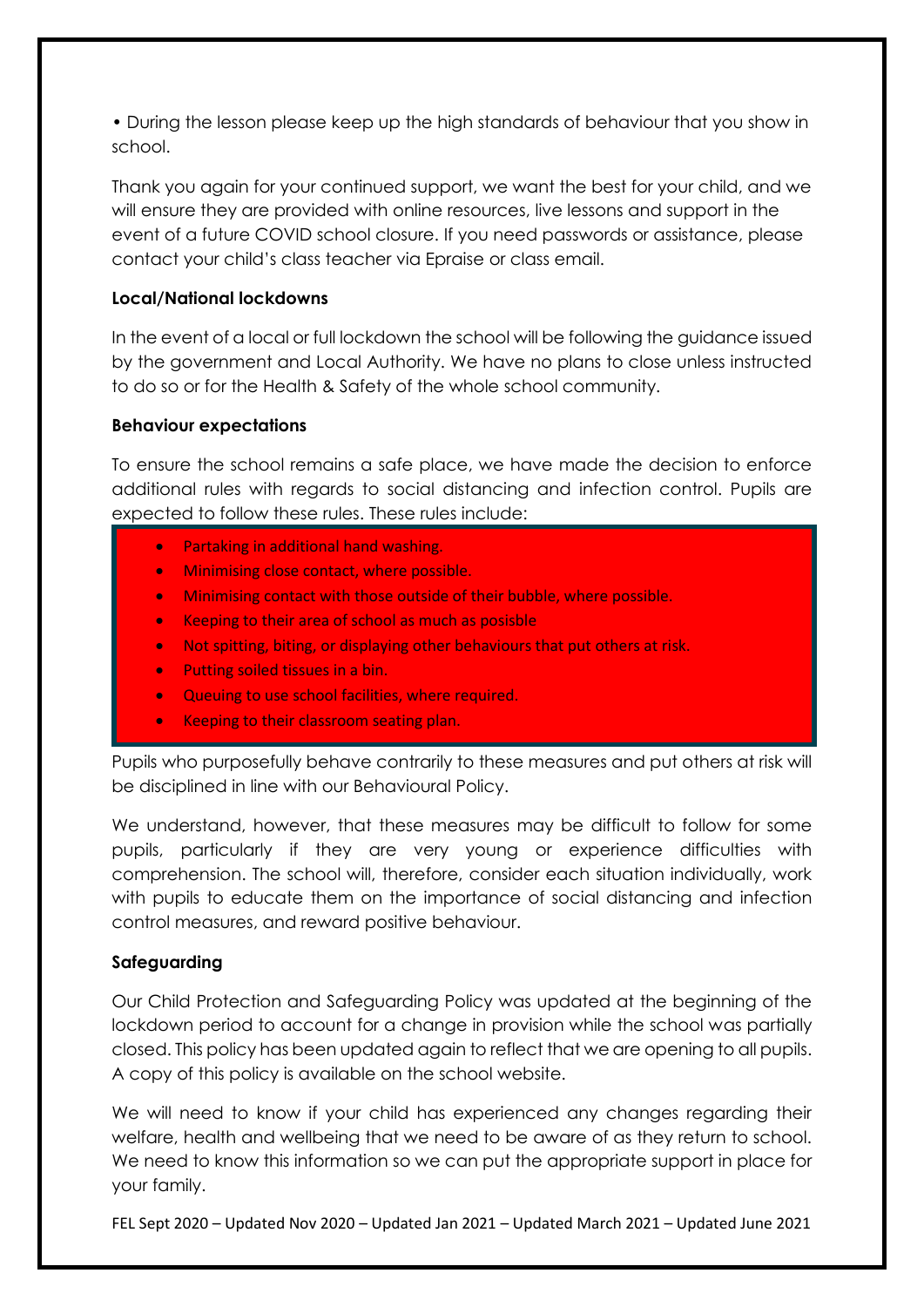#### <span id="page-14-0"></span>**SEND support**

All pupils have an EHC plan and we will strive to deliver the provision set out in the plan, working with external agencies where required.

#### **Wellbeing**

One of our key priorities as we fully open the school is ensuring pupils are given the wellbeing support, they need.

Pupils will be able to speak to the Access to Learning Team, face-to-face in school to discuss how they are feeling. These staff members will be on hand to support pupils themselves or to direct them to external support that may be required. We will also be distributing pupil wellbeing surveys.

#### <span id="page-14-1"></span>**Visitors on site**

Visitors will only be allowed into any school buildings where it is absolutely necessary, e.g. for essential building works or to provide essential support to a pupil – this also applies to parents.

Parents that need to come into school will need to speak to the Principal to have it authorised. Meetings will only be held with parents where absolutely necessary and at a safe distance.

#### <span id="page-14-2"></span>**After-school care**

We have determined that it is not safe to restart any after-school clubs at this time. After-school clubs will resume in September 2021

#### <span id="page-14-3"></span>**School trips**

School trips will take place where appropriate and ensuring all COVID guidelines are adhered to.

#### <span id="page-14-4"></span>**Important documents**

A number of school policies and procedures have been created and updated to reflect the provisions that are in place during the coronavirus pandemic, including the following:

- **Coronavirus (COVID-19): Full Opening Plan**
- **Coronavirus (COVID-19): Risk Assessment for Full Opening in September**
- **Social Distancing Policy**
- **Infection Control Policy**
- **Behavioural Policy**
- **Bereavement Policy**
- **First Aid Policy**
- **Complaints Procedures Policy**